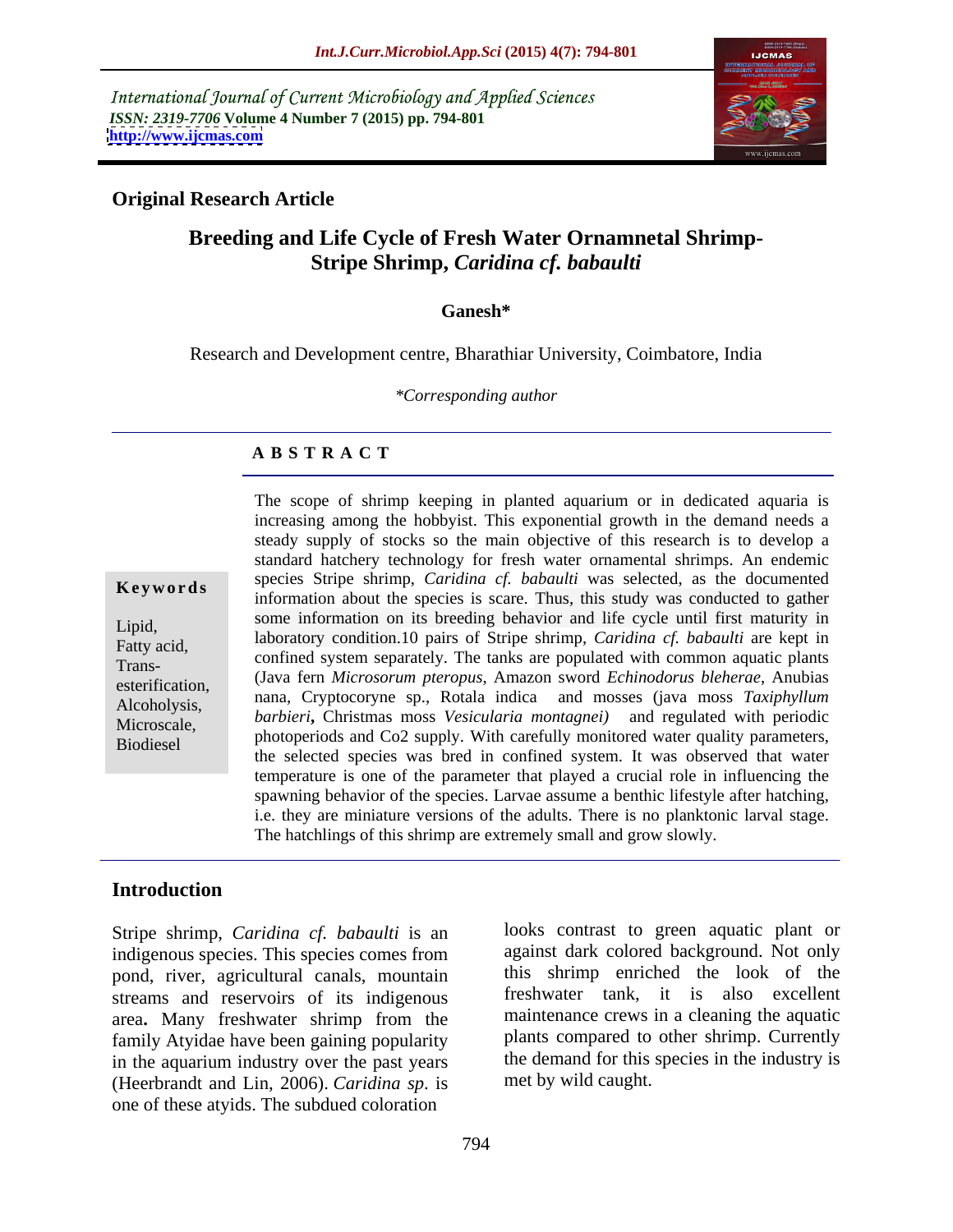In Taiwan, there are 15 species of atyid from **Materials and Methods** 3 genera which include *Atyopsis*, *Caridina* and *Neocaridina* Brood stocks of each species are maintained (Hung *et al*., 1993; Shih and Cai, 2007). in glass tank (40 x 20 x 25) supported with Similar to palaemonid shrimps, atyidae bio-chemical filter systems. Plants growth is demonstrated three types of larval aided with Compact Florescent lamp at a development, normal, abbreviated and completely suppressed (Shokita, 1981; Shy, 1994). Most of these atyids undergoes the normal type of larval development and **Shrimp species** produce relatively small-sized eggs with long planktonic phase. As for abbreviated Stripe shrimp type, larval of planktonic phase only takes few days. However, for the completely Males are transparent with fine stripes on suppressed type, eggs were relatively large- the body. Females have light brownish body. sized without planktonic phase since the Juveniles are uniformly transparent with 7

The Indian ornamental fish sector is a small but vibrant segment, with potential for Stripe Shrimp are excellent algae eaters and tremendous growth and large-scale gainful employment generation. At present the shrimp are present in greater numbers there ornamental fish export from India is will not be any problems with different dominated by the wild caught species, which kinds of algae covering your substrate.<br>
cater to a small portion of the global market. These little guys will take care of it. They India's contribution to global ornamental are especially effective on a sandy substrate, fish trade is negligible. The country is bestowed with climatic conditions ideally conducive for growth, maturation and This shrimp is a nice addition to any planted breeding of many exotic as well as tank or shrimp tank despite its subdued indigenous ornamental fishes. Shrimp are decapods or 10 limbed crustaceans along shrimp will spread this shrimp just as widely with crayfish, cherax crabs and others. in the hobby as some other popular shrimp Historically only crayfish were kept, in the last 10-15 years shrimp and other crustaceans have become increasingly Shrimp are much less tolerant of poor water popular in home aquaria. The scope of shrimp keeping in planted aquarium or in and nitrates will eventually kill the shrimp, dedicated aquaria is increasing among the even if only a small amount of uneaten food hobbyist. This exponential growth in the demand needs a steady supply of stocks so filtration, elevated air-driven sponge filters the main objectives of this research are to develop a standard hatchery technology for fresh water ornamental shrimps and white silica sand were used. For some producing desirable strains with the help of species, such as the hardy red cherry shrimp, selective breeding and interbreeding. coral sand or gravel, as they enjoy a more

### **Materials and Methods**

ratio of 1watt per 5 liters, Mopani driftwood and suitable soil substrates.

## **Shrimp species**

### **Stripe shrimp**

larvae hatched in benthic form. black narrow horizontal stripes on the body These little guys will take care of it. They and another on the tail fan who seems to break in points. almost better substrate sifters. Where these kinds of algae covering your substrate.These little guys will take care of it. They where they clean the sand grain by grain.

> coloration. The efforts in breeding this species.

conditions than most fish. Ammonia, nitrites remains in the aquarium. For biological with a medium to slow air flow are used. As for substrate, fine-grain, gravel and also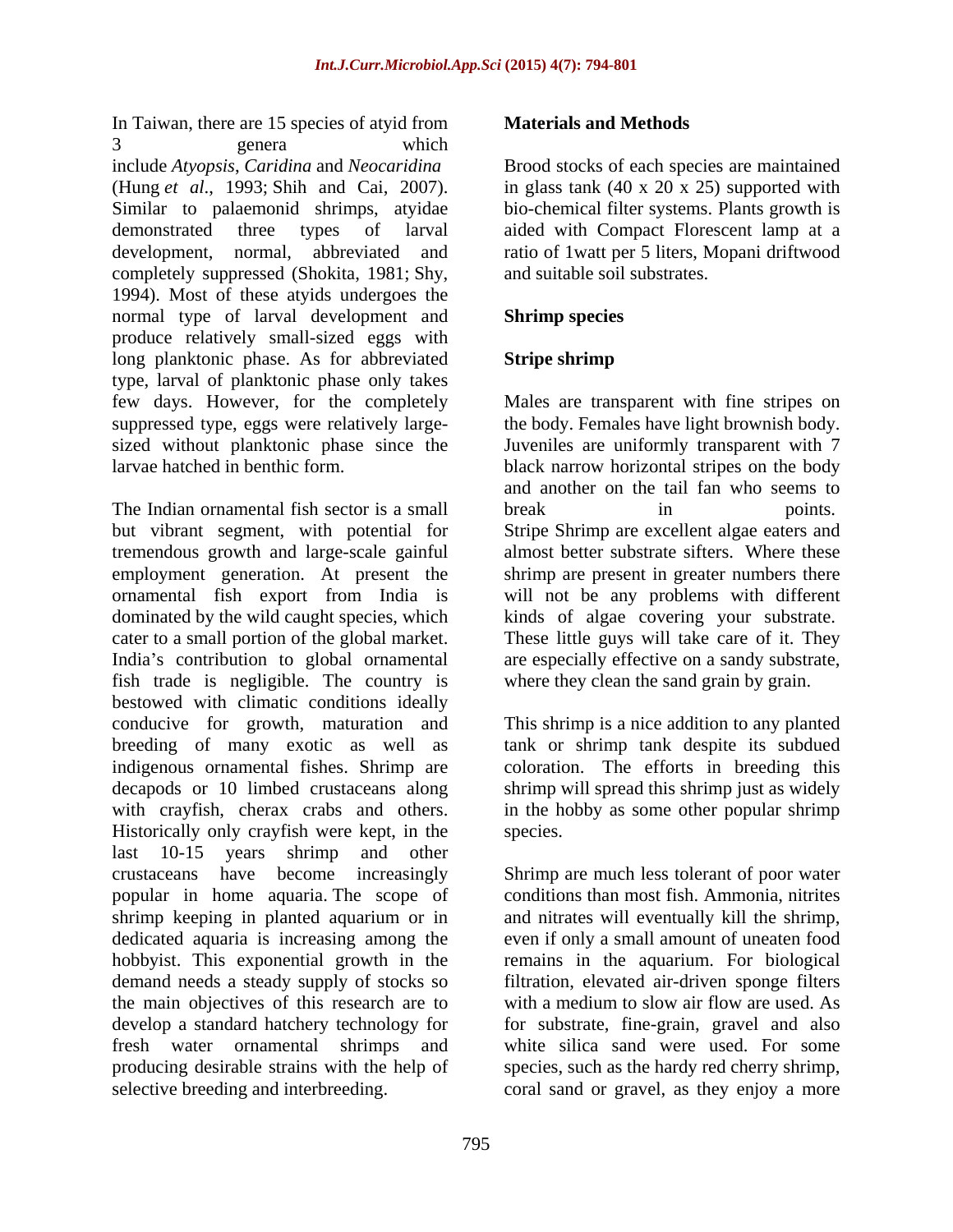alkaline environment. Slower-growing plant on shrimp, so this is just another good species, such as Java moss and Java fern, reason to have a shrimp-only aquarium. If work pretty well in a shrimp aquarium. Use of fast-growing plants in a shrimp aquarium fish in a quarantine aquarium first for is probably a mistake because they tend to several weeks before introducing them to the suck up needed nutrients. This suggestion had been made on the Petshrimp forum would require anti-parasite medications can (*[www.petshrimp.com](http://www.petshrimp.com)*), and it was probably the reason cherry shrimp colony hadn't been as prolific with some hobbyist. When the The kits or apparatus used were; DO meter fast-growing plants were removed and went (dissolved oxygen and temperature) and API back to Java moss, shrimps did much better aquarium freshwater test kit (pH, ammonia, and hobbyists started seeing a lot more baby shrimp in the aquarium. Week.

### **Water parameters Example 3 Example 3 Example 3 Example 3 Example 3 Example 3 EXAMPLE 3 EXAMPLE 3 EXAMPLE 3 EXAMPLE 3 EXAMPLE 3 EXAMPLE 3 EXAMPLE 3 EXAMPLE 3 EXAMPLE 3 EXAMPLE 3 EXAMPLE 3**

Some of the shrimp species prefer soft, Healthy shrimp skitter all over an aquarium, acidic water with temperatures in the mid constantly searching for food. They seem to 70s (Fahrenheit); others prefer a more never hold still and are always moving alkaline pH and harder water. For each about. When food is dropped into the shrimp species the water parameters are aquarium, they soon sense it and scurry to different. Shrimp need clean water, so try to the front of the aquarium to eat. Shrimp will change 30 percent at least once every two drop their shell (molt) every once in a while. weeks, and it's better if changes are It takes a day or two after the molt for their performed weekly. Aeration was provided new shell to harden, and they will usually throughout the study period. try to stay hidden from predators during this

Shrimp are especially sensitive to chlorine this process, which is another good reason to or chloramines in city water supplies, so it's important to use a dechlorinator or ammonia neutralizer to remove these chemicals. Shrimp will do fine on basic fish food Quality products that neutralize ammonia are important. If chlorine and/or ammonia aren't eliminated, the shrimp will die. Invertebrates  $-$  especially shrimp  $-$  are very sensitive to copper. Never treat an aquarium with any copper-containing waterlogged dead oak leaves or other leaf product if the aquarium houses shrimp. It has been suggested that there might even be for the shrimp. Make sure that the leaves too much copper released from home water pipes when mixing hot water to equalize the temperature of replacement water. most of the tannins have leached out. The

shrimp. Many of the anti-parasite products on the market will have devastating results

fish are to be kept with the shrimp, put the display aquarium so that any disease that be dealt with there.

nitrite). Measurements were taken twice a week.

# **Feeding shrimp**

time. They are extremely vulnerable during keep fish out of their aquarium.

Copper is not the only thing that can harm feed on both the leaves and the other pellet or flake. Feed only an amount that can be eaten in a few minutes. Shrimp will also find their own food when aquatic plants like Java moss and Java fern are growing in their aquarium. Many shrimpers advocate putting varieties in the aquarium as a source of food have been soaked for several weeks before adding them to the aquarium to ensure that leaves slowly decay, and the shrimp seem to organisms that break down the leaves.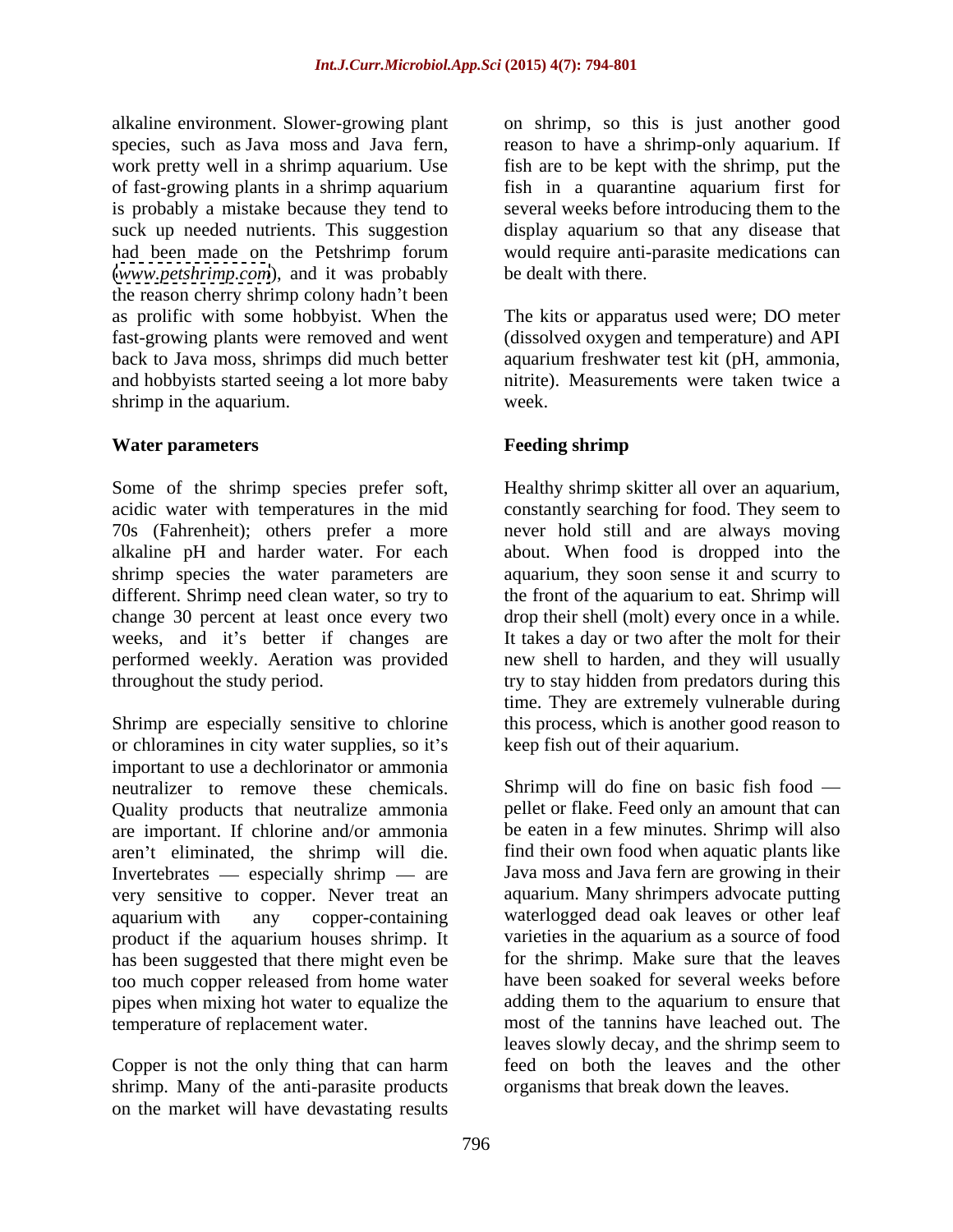No shelter was provided for the shrimps were taken using Sony H50 digital camera. because the aquarium tanks were Ranges of water quality parameters exclusively maintained for shrimp species observed throughout this study were alone so there was no risk of predation during molting period.

### **Brood stock**

About 10 females and 10 males used were at around 75 days old with TL 2.3±0.2 cm. with average total length of 2.5 $\pm$ 0.5 cm and Upon reaching maturity, the presence of placed into two separated conditioning tanks. Conditioning process takes about two the cephalothorax region of the females. weeks. Only females with saddle and Appendix masculina on the second pleopod

Ten pairs of matured male and female shrimps were placed in breeding

Number of larvae produced by each female was counted and recorded. Larvae produced

Thirty larvae (one week old) were placed in tank. Observation was carried out until all Fertilized eggs were oval in shape, vary the larvae reached first maturity. Life cycle from greenish to yellowish in color. The egg of *Caridina cf. babaulti* was presented into size was comparatively large, with an illustration form. Total length (TL) average length 1.19 mm. Thin ribbon-like of *Caridina cf. babaulti* was measured from filament binds the eggs in grape-like rostral tip to posteromedian margin of the bunches and attached it to the female's telson, excluding posterior setae pleopod. The membrane can hardly be following Yang and Ko (2003). Larvae and distinguished since it is thin, transparent and eggs were observed and measured using ocular micrometer placed in the microscope

**Shelter** eyepiece of Leica DM750, compound microscope with scale bar. Photographs Ranges of water quality parameters recorded.

#### **Results and Discussion**

healthy males were used. (Fig.5) were observed in males. Mating **Breeding** the introduction of male and female into the *Caridina cf. babaulti* reached first maturity visible ovaries (Fig.4) can be seen through process usually take place 1-3 day(s) after same tank. Female molted prior to mating.

tank. Observation was carried until female less than 10 sec. During mating process shrimp become ovigerous. male and female of *Caridina cf. babaulti* **Larvae** deposited into the genital opening of Both molting and mating occurred rapidly in will be facing each other and sperm were female *Caridina cf. babaulti* using its appendix masculina.

from the earlier experiment were placed and The eggs were fertilized when it passed conditioned in tanks for a week. After a through the sperm on the way to the brood week, only healthy larvae were used for the pouch. The pouch was formed by pleopods next experiment. and overhanging of pleura of the female. A Life cycle **Carry Contact Example 2** carry fertilized eggs. The eggs were day after mating, female was observed to incubated in the brood pouch until hatch.

lying close to the surface.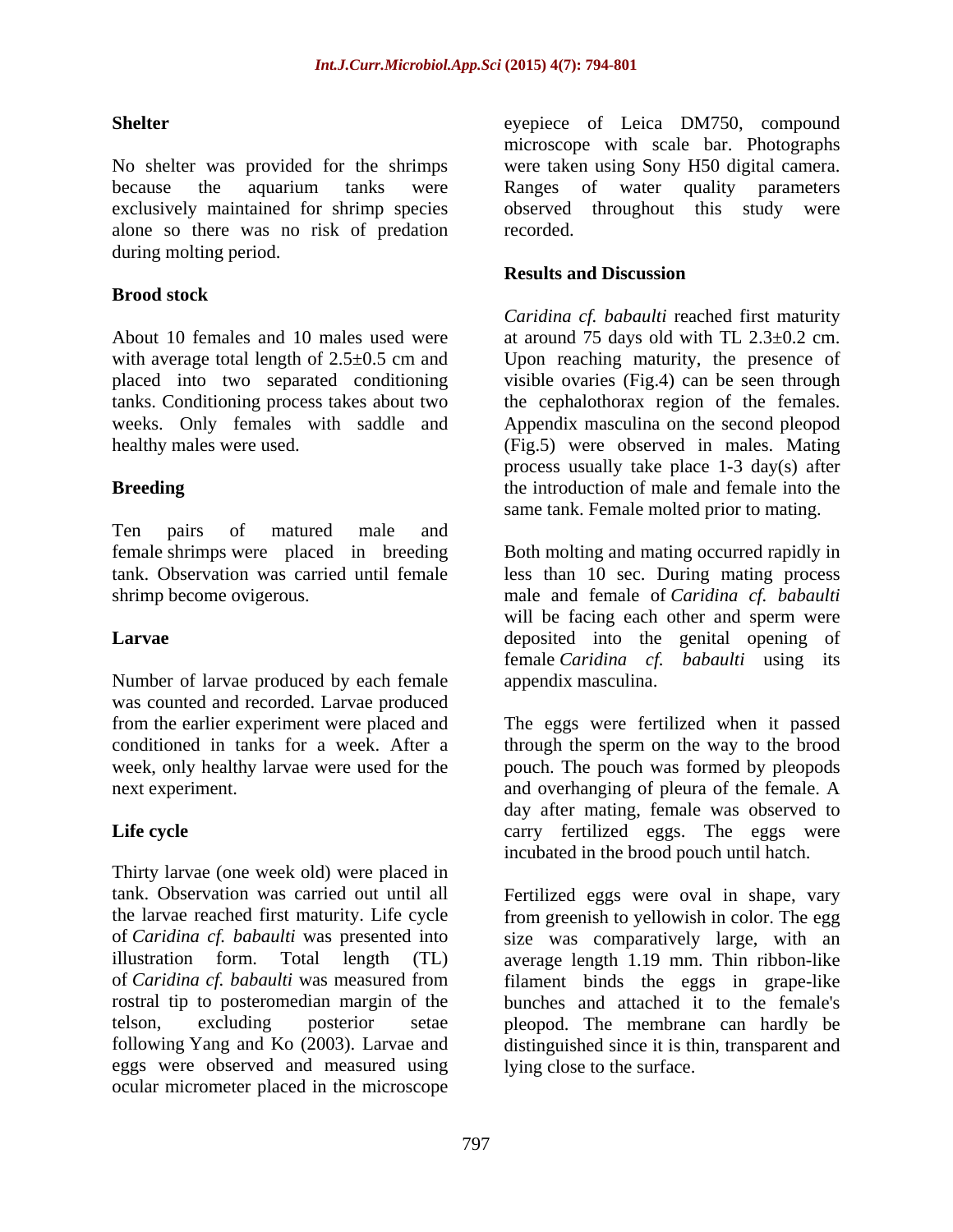### *Int.J.Curr.Microbiol.App.Sci* **(2015) 4(7): 794-801**

| <b>Parameters</b>              | <b>Range</b>                         |
|--------------------------------|--------------------------------------|
| Dissolved Oxygen $(mg L^{-1})$ |                                      |
| Temperature ${}^{0}C$          | 26-28                                |
|                                | $0.5 - /$ .                          |
| Ammonia $(mg L^{-1})$          | < 0.1                                |
| Nitrite (mg $L^{-1}$ )         | < 0.1                                |
| Hardness                       | Soft to moderately hard $(4-12^0dh)$ |

**Table.1** Ranges of water quality parameters measured during the study period

# **Table.2** Fecundity by length for *Caridina cf. babaulti*

| Sample | Total length (cm) | Fecundity |
|--------|-------------------|-----------|
|        |                   |           |
|        |                   |           |
|        |                   |           |
|        |                   |           |
|        |                   |           |
|        |                   |           |
|        |                   |           |
|        |                   |           |
|        |                   |           |
|        |                   |           |

**Fig.1** Stripe Shrimp

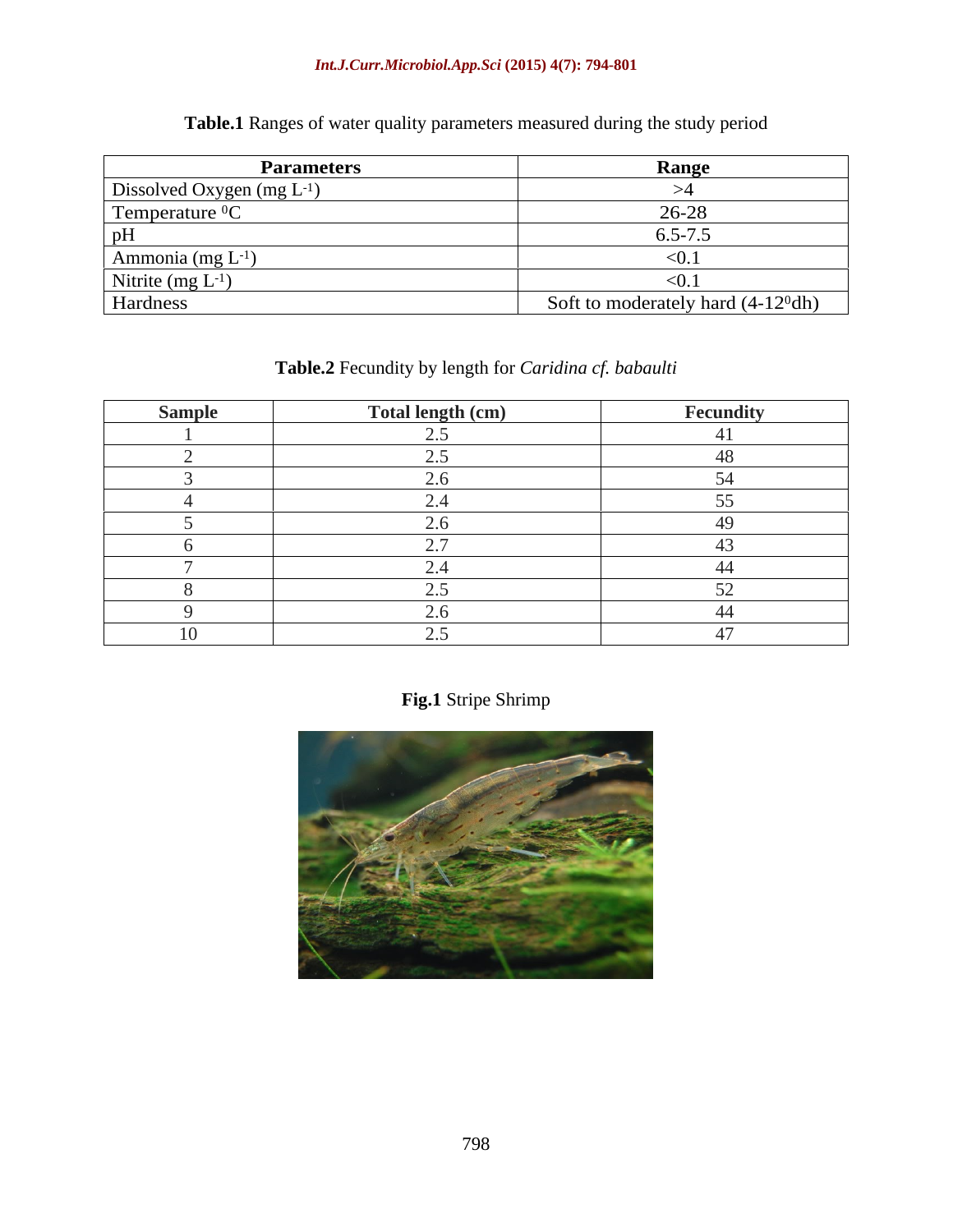**Fig.2** Matured female (Stripe Shrimp) with fertilized eggs



**Fig.3** 3 day old larvae of Stripe Shrimp



**Fig.4** Matured female Caridina cf. babaulti with visible ovaries (arrow) in the cephalothorax region

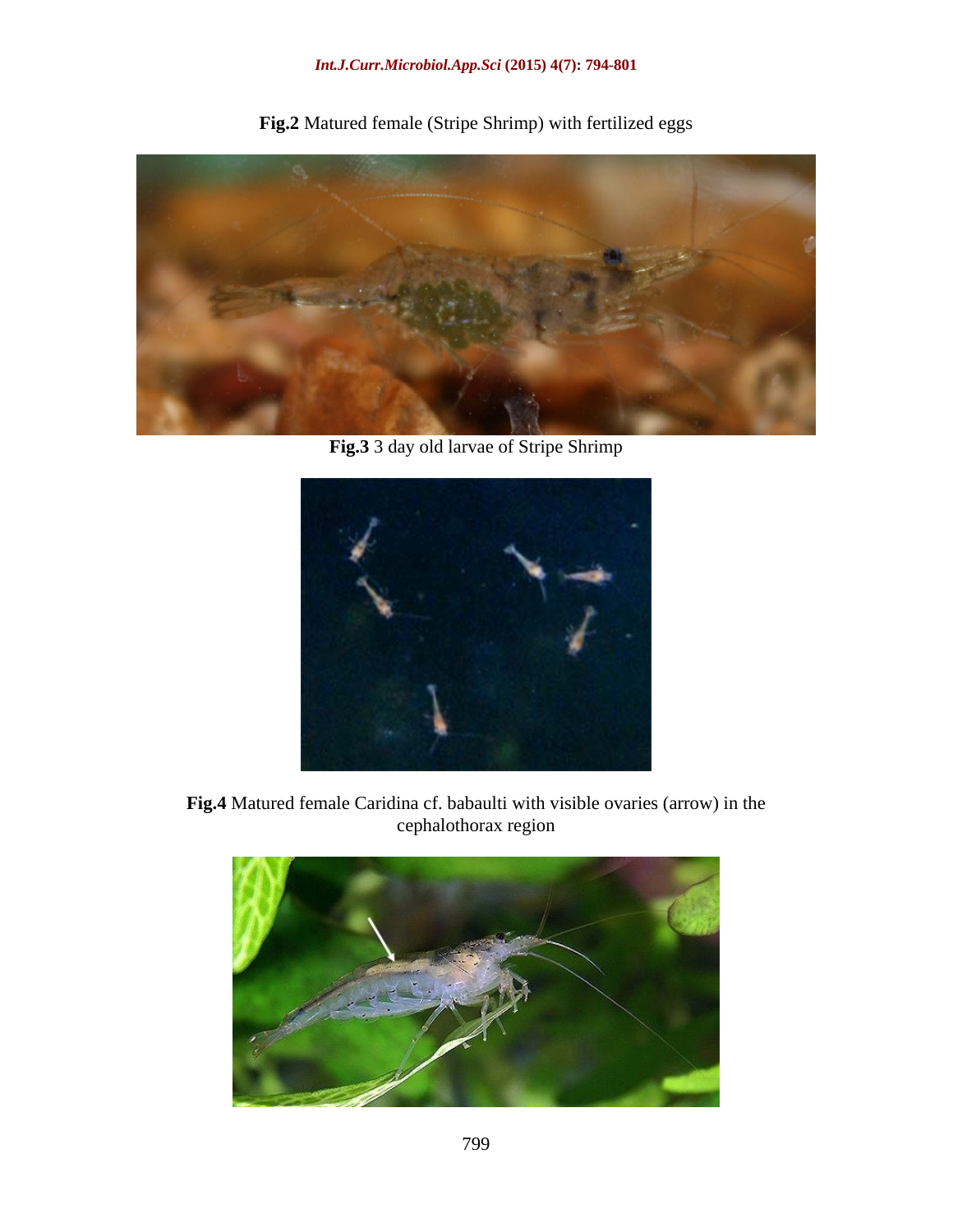#### *Int.J.Curr.Microbiol.App.Sci* **(2015) 4(7): 794-801**



**Fig.5** Appendix masculina (arrow) on the second

In this study, *Caridina cf. babaulti* was found to be able to reached first maturity as reported by Schram (1986), *Caridina cf.* early as 75 days old, which is similar to *babaulti* eggs were incubated in brood those reported byDemas (2007). Female molted prior to mating, possibly induced by the released of certain chemical substance *Caridina cf. babaulti* can successfully breed into the surrounding water. Somehow, in laboratory conditions using a simple before or during molting, the release of this experimental setup. This shrimp is able to substance allows the male to detect gravid reach first sexual maturity earliest at 75 days female in the water column. This signaled old. It reproduces throughout the year. The the male that female is ready to spawn. findings of this study can be used as a

Newly hatched larvae of *Caridina cf*. production of this ornamental shrimp for the *babaulti* look like the miniature version of adult similar to that observed by Yang and Ko (2003). Morphological differences were **Acknowledgment** only observed when *N. d. sinensis* reached maturity with the appearance of endopod and appendix masculine in males, which is similar to the report by Englund and Cai (1999). *Caridina cf. babaulti* lacked of planktonic larval stage, therefore, it is a University of Madras, Chennai for providing completely suppressed type based on the type categorized by Lai and Shy (2009).<br>Numbers of egg produced per female of **References** freshwater shrimp is depending on the size of the female itself. Smaller females Adiyodi, K.G. and R.G. Adiyodi, produced fewer eggs compared to larger 1994. Reproductive Biology of females (Ketse, 2006). Female *Caridina cf. babaulti* was observed to incubate and fan **Asexual Propagation** and their eggs in the brood pouch. According to Adiyodi and Adiyodi (1994) this kind of parental care will results in higher survival

rate of larvae produced. Similar to those pouch until hatching.

guideline for culturist interested in the mass aquarium industry.

#### **Acknowledgment**

Author would like to thank Dr. Sesh Serabiah, Assistant Professor, Department of Marine Studies and Coastal Resources Management, Madras Christian College, valuable support for this research.

#### **References**

Adiyodi, K.G. and R.G. Adiyodi, 1994. Reproductive Biology of Invertebrates, Volume 6, Part B, Asexual Propagation and Reproductive Strategies. John Wiley, USA., ISBN: 978-0-471-94119-4.